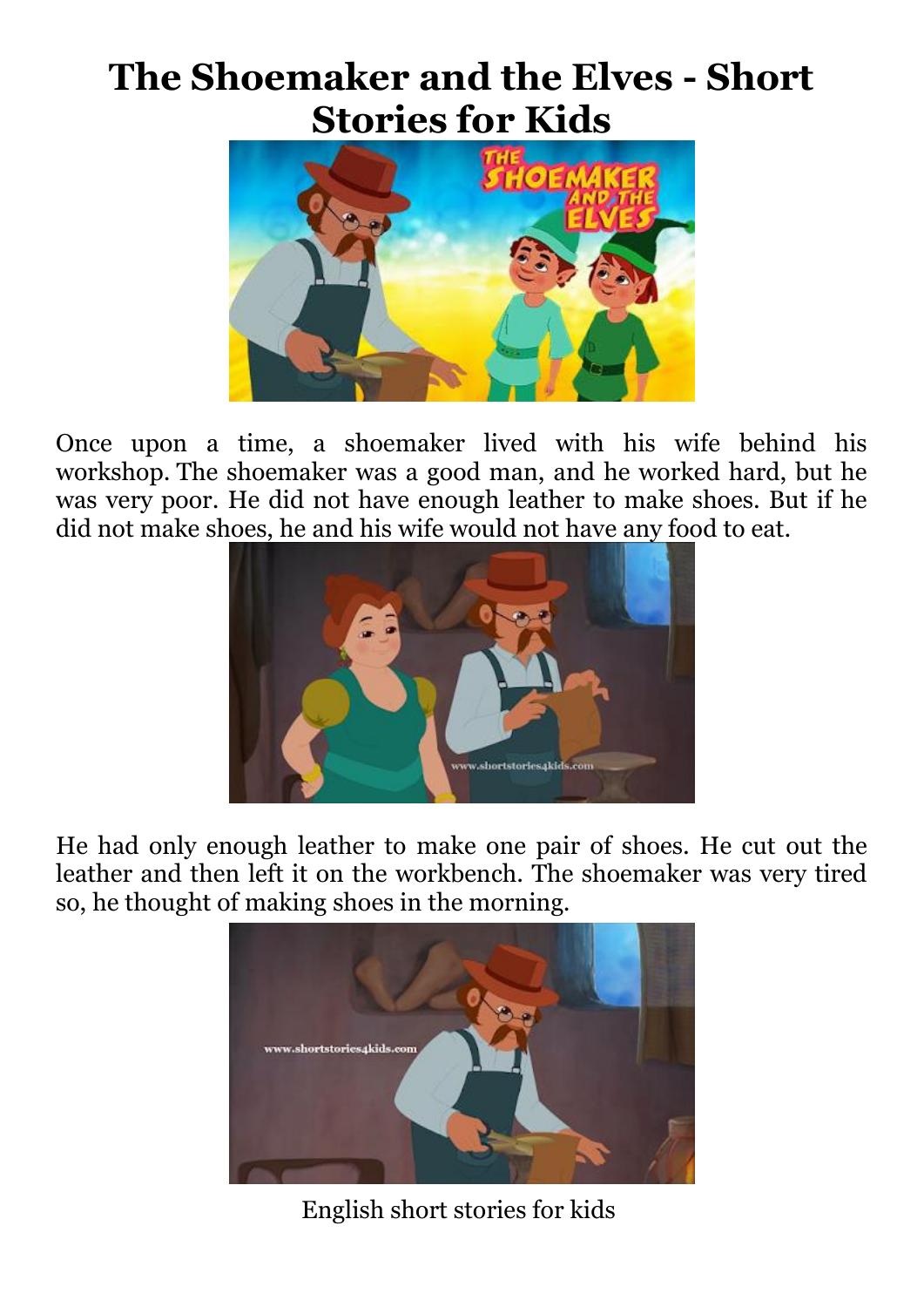The next morning, he found a pair of nicely finished shoes on his workbench.



Soon, a man came in and bought them for a good price.



With the money, the shoemaker was able to buy enough leather to make two new pairs of shoes. He cut out the leather and went to sleep. The next morning there were Two-pair of beautiful Shoe.



The shoemaker and the Elves - Online Fairy Tale for Kids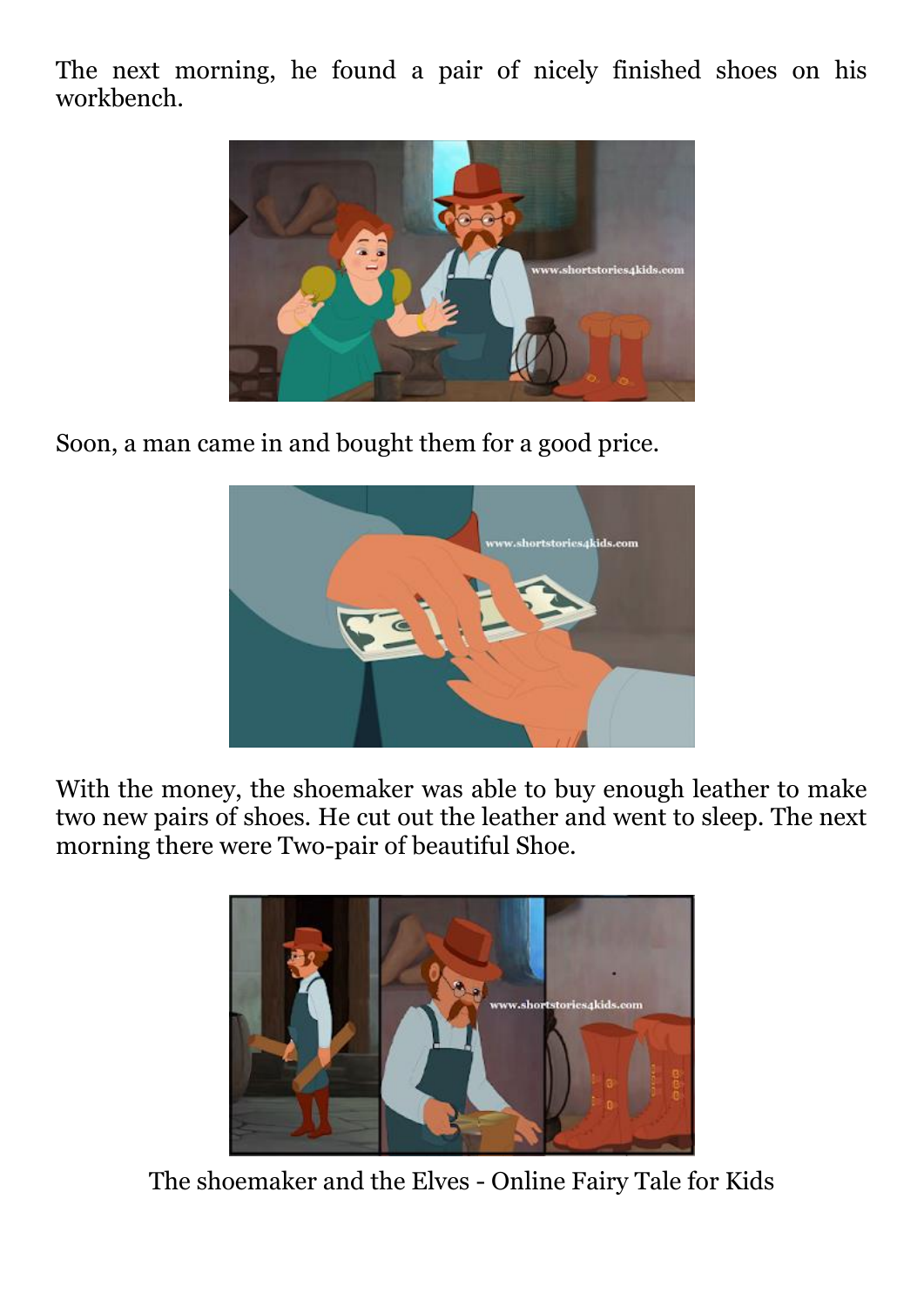The Shoemaker put them in the window, and before lunchtime, he had sold both pairs for an excellent price. It went on and soon, the shoemaker became a wealthy man.



The shoemaker and his wife wanted to know who was making all the beautiful shoes for them. So that night the shoemaker left some leather in his workbench as usual. Then instead of going to bed, he and his wife hid behind the curtains.



They saw two tiny elves dancing and sewing the shoes. The shoemaker was astonished.